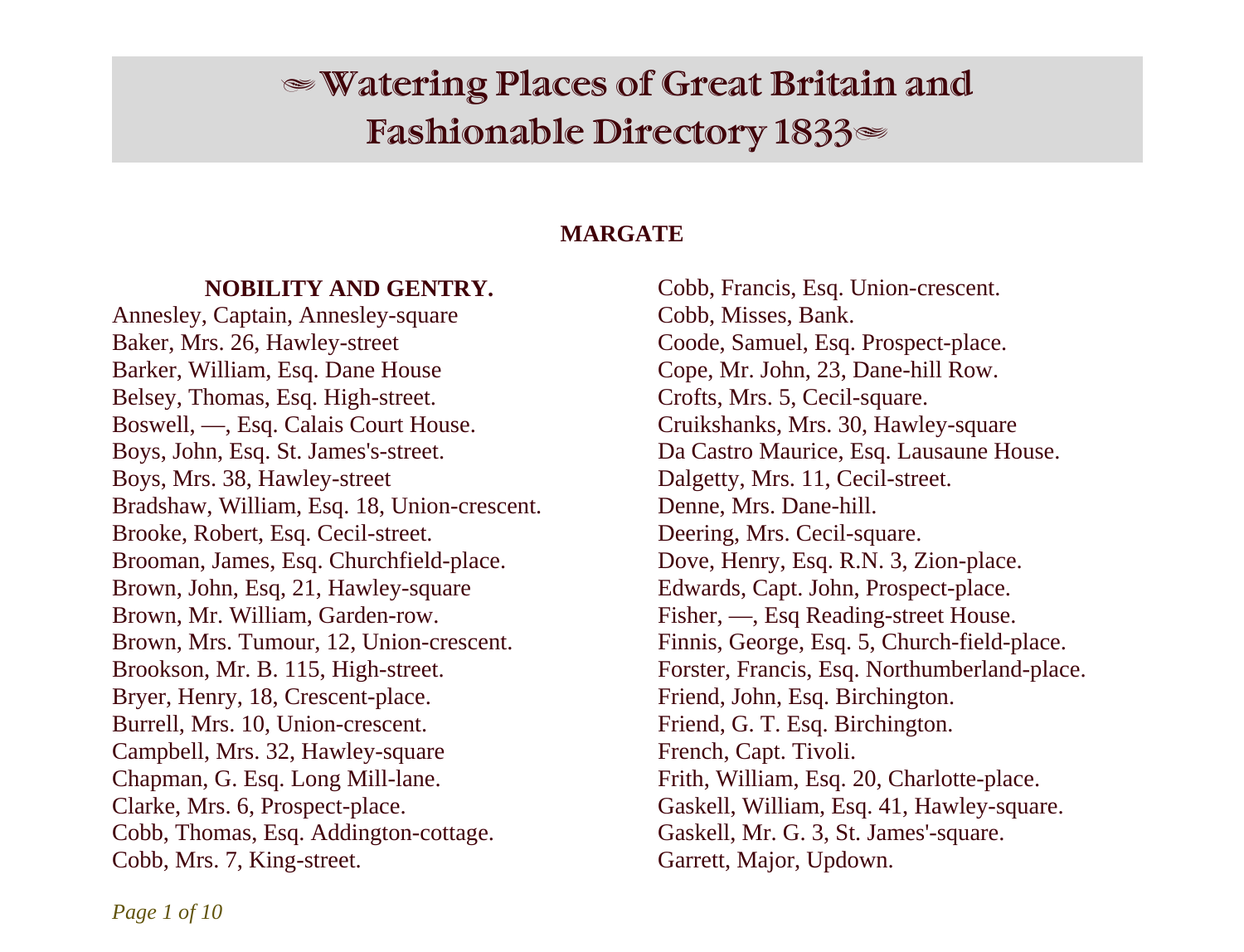Gillow, B. Esq. St. Nicholas. Giles, William, Esq. 11, Cecil-square. Gore, John, Esq. 9, Upper Marine-terrace. Grant, John, Esq. 5, Prospect-place. Green, John, Esq. 27, Lower Marine-terrace. Gunning, G. Esq. Dent de Lion. Hall, Mrs. 1, Grove-place. Halfield, Mrs. 2, Prospect-place. Hammond, Mrs. 21, Upper Marine-terrace. Handford, Thomas, Esq. Addington-square. Harvey, Admiral, 22, Upper Marine-terrace. Harvey, Mrs. F. 9, Union-crescent. Hayes, D. Esq. Chapel-hill Heighington, —, Esq. 6, Lower Marine-terrace. Higham, Thomas, Esq. 35, Hawley-square Hillier, —, Esq. Park-place. Hovill, Richard, Esq. 7, Union-crescent. Hunt, —, Esq. York Hotel. Jarvis, Dr. Upper Marine- terrace. Jarvis, Mrs. 24, Hawley-square. Keene, T. Esq. Chapel-hill. Kidman, Mrs. 45, Hawley-square Malone, E. Esq. Fort-place. Mereton, Captain, 22, Hawley-square. Miller, Charles, Esq. 5, Hawley-square. Mortlock, Mrs. 4, Prospect-place. Morwick, W. Esq. 3, Prospect-place. Mummery, Matthias, Esq. High-street. Munn, P. S. Esq. Northumberland-crescent. Naylor, John, Esq. 18, Dane-hill.

Nethersole, William, Esq. Crescent House. Osborne, Latham, Sen. Esq. 14, High-street. Osborne, Latham, Jun. Esq. 12, Cecil-square. Peirce, J. Esq. 7, Cecil-square. Phillipson, Captain, 2, Church-fields. Powell, J. P. Esq. Quex House. Preston, W. Esq. 2, Grove-place. Rammell, G. Esq. Street-farm. Scott, Captain, (MASTER OF THE CEREMONIES,) 28, Hawley-street. Slater, John, Esq. 17, Cecil-square. Smithett, Thomas, Esq. 37, Hawley-square. Spier, Captain, 9, Cliff-terrace. Sutton, R. Esq. 9, Upper Marine terrace. Taddy, E. Esq. Dane. Thompson, Henry, Esq. 11, Upper Marine terrace. Waring, —, Esq. Cecil-square. Wellesley, Lady Emily, 11, Buenos Ayres Whale, Sir J. North-down. Wheatley, Captain W. Prince's-crescent. Wilcock, Captain T., R.N. Dane. Woodcock, T. Esq. Annan-cottage. Wood, Miss, 2, Cecil-street. Wright, J. Esq. 31, Hawley-square.

## **CLERGY AND MINISTERS OF RELIGION.**

Bayley, Rev. F. W. (Vicar.) Barrow, Rev. F. Fort-crescent. Berkeley, Rev. M. (Curate,) West-crescent.

*Page 2 of 10*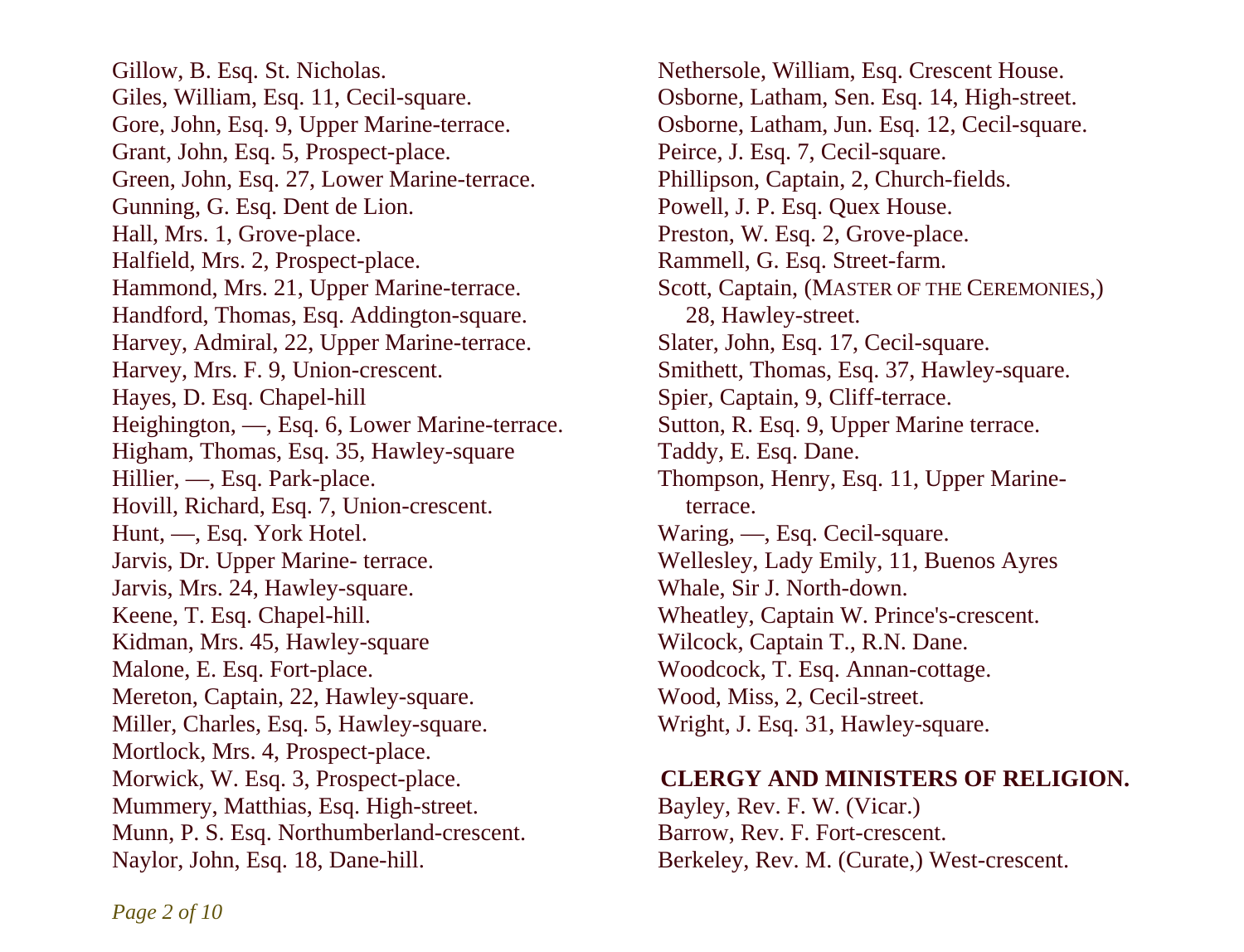Bustard, Rev. J. (Wesleyan) Costagan, Rev. (T. R. C.) P. Prospect-place. Denham, Rev. B. Ebenezer Chapel, 3, Churchfield-place. Hinton, Rev. Mr. St. Nicholas. Young, Rev. T. Zion Chapel, Addington-square.

#### **MAGISTRATES.**

Barrow, Rev. F. Fort-crescent. Friend, John, Esq. Birchington. Hannam, George, Esq. Brompton. Keene, W. C. L. Esq. Nethersole, William, Esq. Crescent-lodge. Trecothic, James, Esq. Broadstairs.

## **CLERK TO MAGISTRATES.**

Boys, J. Esq. St. James'-square.

# **BANKERS.**

Messrs. Cobb and Co. King-street, draw on Sir James Esdaile and Co. Lombard-street, London.

# **PHYSICIANS.**

Hall, Stephen, Esq. M.D. Dane-house. Jarvis, Daniel, Esq. M.D. Upper Marine-terrace. Stanley, John, Esq. M.D. La-Belle-Alliance place.

## **SURGEONS.**

Burton, J., 1, Upper Marine-terrace. Chalk, W. Bathing Infirmary. Hoffman, and Son, 1, Cecil-street. Hope, George, 1, Upper Marine-terrace. Hunter, G. 20, Charlotte-place. Hunter, S. 136, High-street. Hunt, Richard, Hawley-square. Neame, John, 16, Cecil-square. Price, David, Northumberland-place. Salter, John, 21, Cecil-square. Waddington and Waring, Cecil- square.

## **CHEMISTS.**

Cadby, Charles, Cupper and Dentist, 9, Queen-st. Hunter, S. 136, High-street. Jones, Thomas, 31, High-street. Pickering, J. 13, High-street. Quested, Charles, Market-place. Young, Thomas, 9, Queen-street.

# **SOLICITORS AND CONVEYANCERS.**

Boys, John, St. James'-square. Cobb, T. (and Notary) Union-crescent. Dering and Brooke, (and Notaries) 25, Cecilsquare. Wright, J. 36, Hawley-square.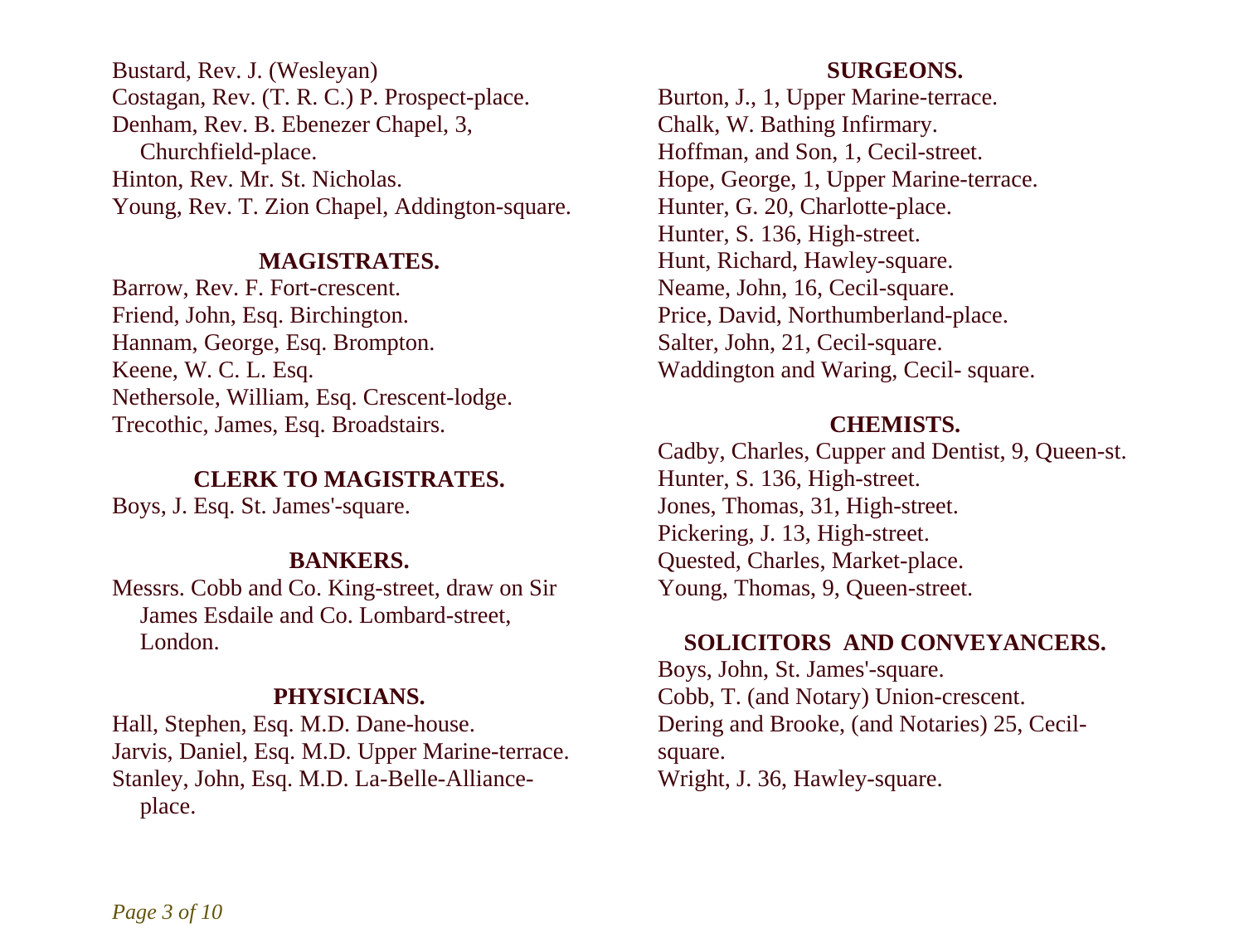# **HOTELS AND TAVERNS.**

Britannia Inn, J. Hubbard, Fort. Bull's Head Inn, T. Loader, Market-place. Crown and Anchor Inn, Mrs. Monnet, Fort. Cinque Port Arms, T. Ladd, Upper Marine terrace. Crown Inn, T. Bartlett, Market-place. Duke's Head Inn, James M'Adams, Banksidc. Elephant and Castle Inn, George Sturges, High-st. Fountain and Commercial Inn, Wm. Read, King st. Foy Boat Inn, William Hudson, Bankside. George Inn, Susanna Read, King-street. Hoy Inn, William White, Bankside. King's Head Inn, Richard Crofts, High-street. London Hotel, Charles Boncey, Hawley-square. Liverpool Arms, James Jarratt, Charlotte-place. New Inn, T. Robinson, New-street. Prospect Inn, Captain Lloyd, Dane-hill. Queen's Arms and Excise Office, Hay and Goodwin. Royal Hotel, Francis Howe, Cecil-square. Ship Inn, John Mussared, Bankside. Six Bells, William Young, High-street. Tivoli House, Richard Arnold. White Hart and Commercial Hotel, George Creed, Marine-parade. York Hotel, Edward Wright, Marine-parade.

# **LIVERY STABLES.**

Browne, William, St. James'-square. Dickins, John, Back of Marine-terrace.. Holman, S. High-street. Hughes, T. Mill-lane. Mitchell, James, Mill-lane. Robinson, Thomas, New Inn, New-street.

# **BOARDING HOUSES.**

Aylward, Miss, 23, Cecil-square. Borrough and Millhouse, 22, Cecil-square. Bourne, T. 5, Newcross-street. Carter, W. S. Walpole-cottage, King-street. Farmer, Mrs. 5, Union-crescent. Killich, Mrs. 7, Upper Marine-terrace. Lens, Mrs. Fort-house, Fort Russell and Mayfield, (Children) 4, Buenos Ayres. Surflen, Mrs. 13, Cecil-square. Viney, Mrs. Albion Boarding-House, 19, Lower Marine-terrace.

# **BILLIARD ROOMS.**

Cutten, John, Royal Hotel. Hay and Goodwin, Queen's Arms. Hughes, William, High-street. Hubbard, J. Britannia Inn, Fort. Lloyd, Captain, Prospect Inn. Woodcock, Francis, High-street.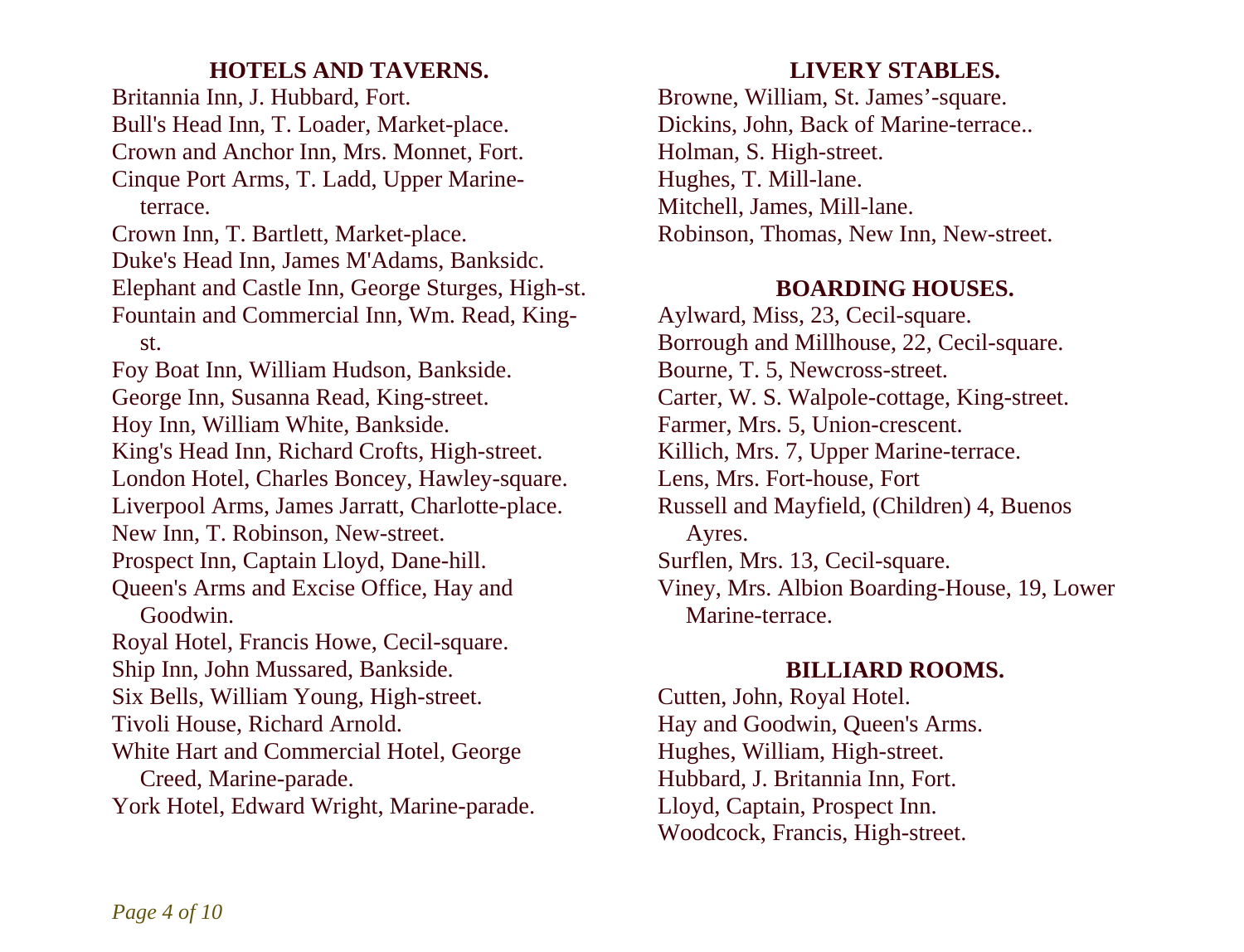# **LIBRARIES, BOOKSELLERS & STATIONERS.**

Bettison, Samuel, Hawley-square. Bettison, William, Marine Library, High-street. Brown, C. Lower Marine-terrace. Denne, J. (and Printer) 4, Queen-street. Osborne, (and Printer) 20, High-street. Witherden, George, Marine Parade Library.

# **ACADEMIES. BOARDING LADIES.**

Adams, Alice, 34, Hawley-square. Green, Elizabeth, 6, Church-field-place. Haigh, Jane, Thanet House, Cecil-square. Marinack, Mrs. Church-field House Reynolds, Frances, Gordon House.

#### **PREPARATORY LADIES.**

Batsford, Miss, 121, High-street. Hart and Austin, 1, Cecil-square. Lawrence, Sarah & Isabella, 3, Upper Marine terrace. Pybus, Alice, Cecil-square. Sanderson, Mary, Dane-hill-row. Viney, O. 2, St. James'-square.

#### **BOARDING GENTLEMEN.**

Abram, James, Hawley-square Academy. Brasier, Sydney, Brook House. Cuthill, J., M.A. Aldby House. Darnell and Son, 48, Hawley-square.

Hudson, John, Dane-hill-row. Lewis, C. Church-fields. Mickleburgh, James, Thanet House. Mickleburgh, John, Dane-hill House. Newlove, James, Dane House. Stanley, William, Bath House.

## **BATHS**.

Beale, John, 151 and 156, High-street. Davies, R. Albion Baths, High-street. Foat, R. 37, Lower Marine-terrace. Hubbard, Mrs. (Medicated, Shampooing, and Vapour) 152, High-street. Hughes, S. 159, High-street. Phillpott, G. H. 150, High-street. Read, E. (Vapour, Shower, and Bathing) Clifton Baths, Fort.

# **SURVEYORS, ARCHITECTS, AND ENGINEERS.**

Edmunds, W. 16, Hawley-square. Webb, F., M.A. Civil Engineer. White, E. and Son, New-street.

# **AUCTIONEERS AND BROKERS.**

Forster, C. Cecil-street. Jenkins, R. 52, Hawley-square. Marsh and Son, Market-place.

*Page 5 of 10*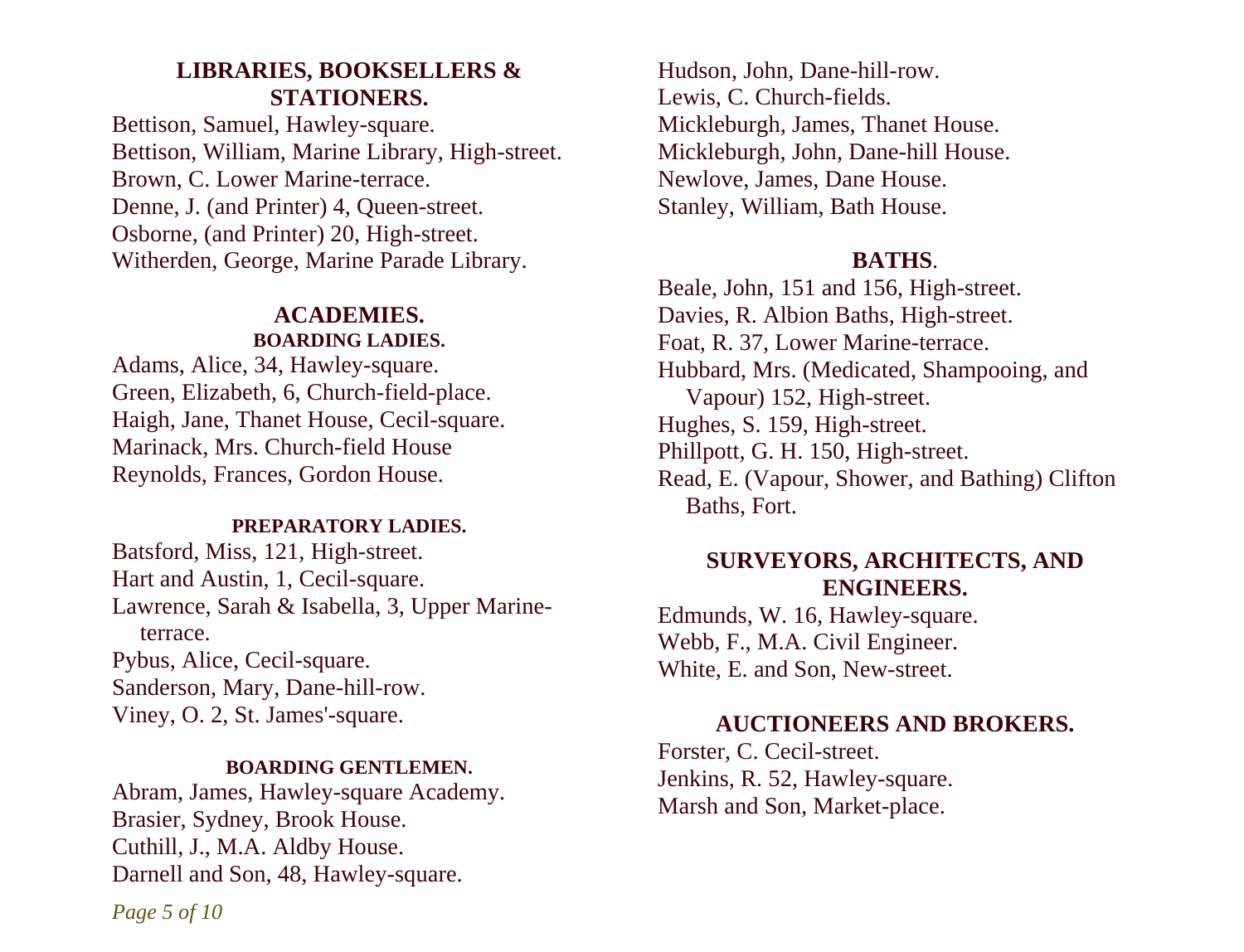# **AGENTS.**

Carter, W. S. Steam Packet Company, Walpole Cottage, King-street.

Cutten, J. Steam Packet Company, Marine Parade.

Dunn, Thomas, Newspaper Agent, Marine Parade.

Jenkins, R. Phoenix and Pelican Offices.

Miles, M. Old Steam Packet Company Upper Marine-terrace.

Phillpott, G. H. Margate and London New Steam Company.

Valder, Daniel, Royal Exchange Assurance, High-st.

Wood, P. Ship Agent, Duke-street.

## **PROFESSORS AND TEACHERS.**

Brown, J. Music, 22, Union-crescent. Foord, R. Music and Singing, 3, Addington square. Layland, Mrs. Dancing, Myrtle House. Sibolds, Messrs. Music, 3, Addington-street.

## **WINE MERCHANTS**.

Brooke, John, Hawley-square and Church-fields. Layland, William, Cecil-street. Neame, John, Vicarage-place. White, John, Cecil-square.

## **BREWERS.**

Cobb and Co. King-street. Hunter, William, 42, High-street. Stride, I. H. Dane Brewery, Dane-place. Thirton, Samuel, 61, High-street.

## **CONFECTIONERS.**

Atkins, William, 2, Market-street Brazier, Robert, 7, High-street. Dixon, J. 22, High-street Chancellor, S. S. 6, Bridge-street. Ingmire, Henry, 6, Cranbourne-alley. Kidman, Charles, 5, Queen-street. Thynne, Samuel, 1, Churchfield-place.

## **DRESS MAKERS.**

Atkinson, C. 9, Cecil-square. Atkinson, M. 30, High-street. Bayley, Ann, 35, High-street. Marshall, Matilda, St. John-street. Mummery, Mrs. 140, High-street Rolfe, Sarah, Bath-road. Russell, Mary, 46, High-street. Sayer, Harriet, 62, High-street. Snow, Martha, 8, Caroline-row. Solly, Elizabeth, 7, Marine Parade. Stead, Sarah, 2, Dane-hill-row. Wood, Frances, 6, Marine Parade.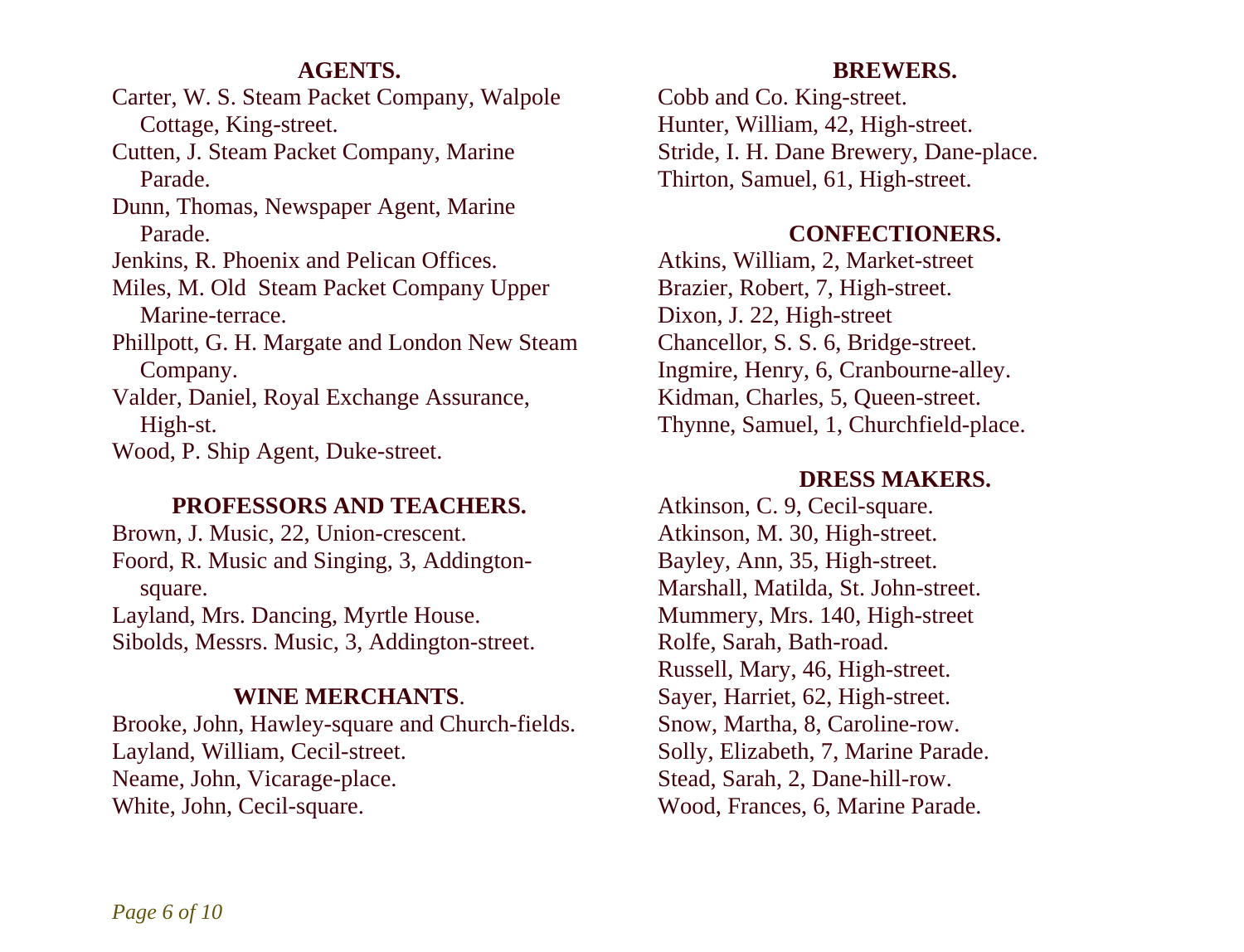# **PERFUMERS.**

Brown, Samuel, 10, Queen-street. Catt, John, 143, High-street Rowe, Richard, High-street.

# **FANCY DEPOTS.**

Dowsett, Miss, 135, High-street Jolly, Thomas, High-street Levy, E. Bazaar, High-street

## **MISCELLANEOUS.**

Adams, George, Painter, 15, Market-place. Atkinson, Ann and George, Linen Drapers, 2, Queen-street. Austin, W. Plumber and Glazier, 146, High street. Aylward, M. Straw Bonnet Maker, 28, High street. Bayley, John, Tea Dealer, Grocer, and Dealer in British Wines, 13, Queen-street Back, Henry, Grocer, &c. 9, Cecil-street Barton, T. Baker, Trinity-square. Bassett, S. Brick Maker, 2, Union-crescent. Bentley, William, Ironmonger, 41, High-street. Bentley, B. Cooper, 42, High-street Boncey, Cutten and Co. Coal Merchant, King street. Bone, Clare, Tailor and Hatter, 8, Queen -street. Brasher, Henry, Hatter, 2. High-street. Brasher, George, Printer, 2, Addington-square.

Brammer, Thomas, Coach Proprietor, 6, Cecil square. Brett, William, Cabinet Maker, 48, High-street. Brice, J. Boot and Shoe Maker, 2, King-street. Bushell, Richard, Boot and Shoe Maker, Duke street. Carthew, T. Boot and Shoe Maker, 139, High street. Carroway, Jesse, Upholsterer, 4, Cecil-street. Castell, William, Boot and Shoe Maker, 1, High st. Chancellor, Matthew, Baker, 44, King-street. Chapman, John, Boot and Shoe Maker, 163, High-st. Cooker, John, Plumber, &c. Garden-row. Conconi, Lewis, Watch Maker, &c. Bridge-street. Cooke, George, Dyer, Charlotte-street. Cooke, T. Florist and Nurseryman, Rose Cottage. Crofts, Robert, Grocer, 1, Broad-street. Crofts, John, Baker, 4, Broad-street. Crow, Garton, Ironmonger, 18, Market-place. Cutten, John, Coal Merchant, Addington-street. Dadd, John, Grocer and Tea Dealer, 35, King-st. Denne, Jonathan, Coach Maker, Mill-lane. Dixon, James, Haberdasher, 23, High-street. Dowsett, Charles, Fancy Repository, 135, High st. Dunn, T. Boot & Shoe Maker, Coach-Office, Duke-st.

*Page 7 of 10*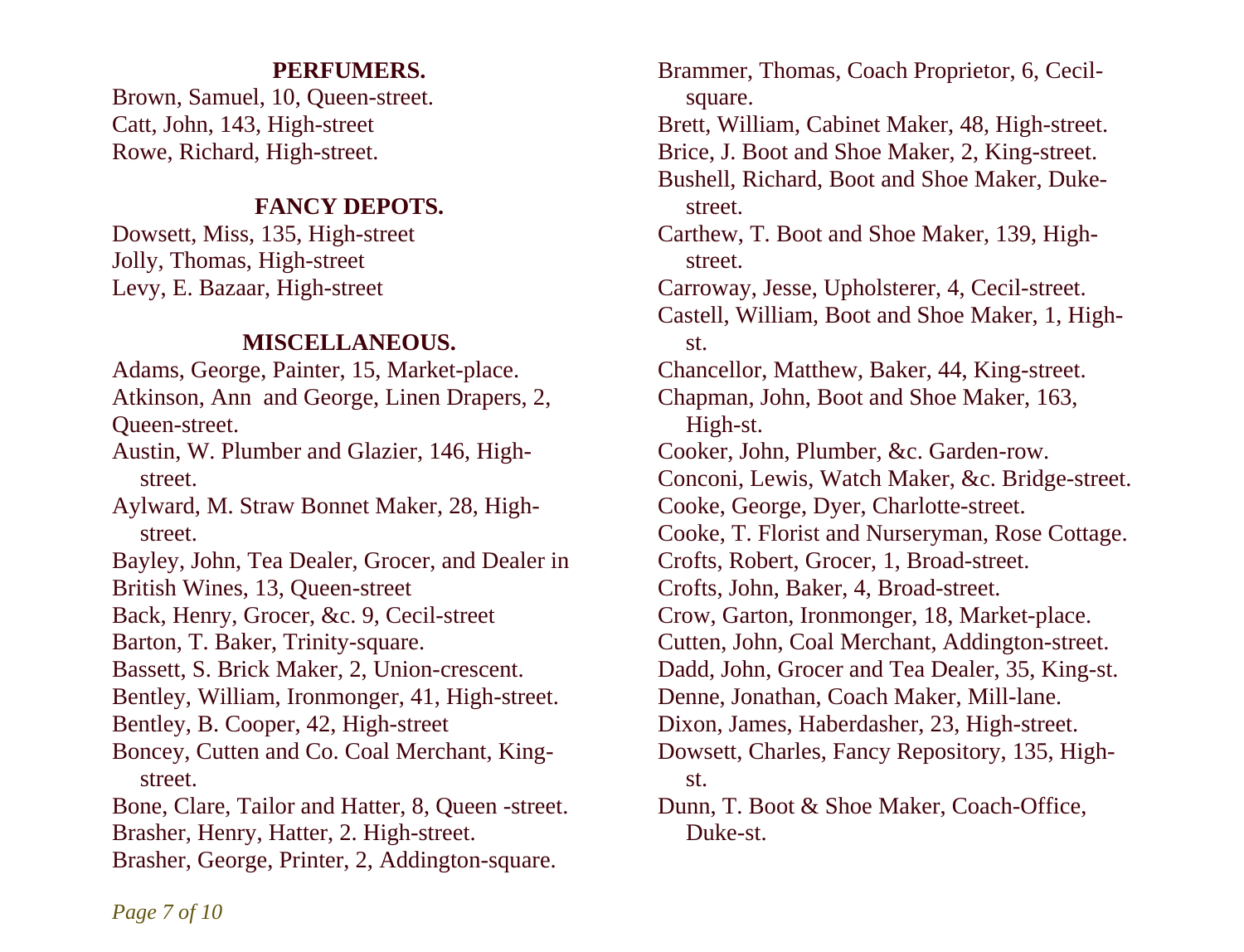Elgar, D. Grocer and Cheesemonger, 134, High st.

Fagg, J. Watch & Clock Manufacturer, 25, High st.

Ford, William, Straw Bonnet Maker, 138, High st.

Flint, T. and J. Ironmongers, 3, Market-place.

Foart, Stephen, Butcher, 24, High-street.

Freebody, John, Baker, 18, High-street.

Francklin, Thomas, Baker, 70, High-street.

Fring, Mrs. Butcher, 1, Market-place.

Gore, Thomas, Grocer, 4, Cecil Square.

Goodall, W. Plumber and Glazier, Bedford-row.

Gouger, Daniel, Miller, Three Mills.

Gye, Frederick, Tea Dealer, 142, High-street.

Hays, John, Grocer and Tea Dealer, Marine parade.

Haggis, Samuel, Fishmonger, 146, High-street.

Harrison, Ann, Boot and Shoe Maker, 11, Queen st

Harrison, Moses, Boot and Shoe Maker, 145, High-st.

Hollams, Joseph, Tailor, Draper, Tea Dealer and Undertaker, 137, High-street.

Hollams, E. S. Tobacconist, 144, High-street.

Hunter, J. Tailor and Draper, Market-place.

Hurst, J. Coal Merchant, Waterloo House.

Hyde and Mated, Grocers, &c. Hawley-street.

Ingmire, W. Fruiterer, 3, Queen-street.

Jenkins, R. Builder, 52, Hawley-square.

Jenkins, John, Malster, Bridge-street. Kentish, James, Grocer, 9, Bridge-street. Kettle, Nathaniel, Baker, Addington-street. Kidman, George, Jolly Sailor, High-street. Kidman, Charles, Baker, &c. 5, Queen-street. Knott, Robert, Plumber, 4, Hawley-street. Ladd, W. Grocer and Chandler, Market-place. Lansell, T. Grocer and Chandler, Newby's-place. Leman, J. H. Grocer, 1, King-street. Lewis, Joseph, Timber Merchant, Thanet Timber Yard, King-street. Macnally, Henry, Butcher, 114, Market-place. McAdam, H. S. Baker, Marine-place. Mercer, Samuel, Builder, 24, Upper Marine terrace. Mercer, Samuel, Grocer, &c. 64, High-street. Miller, John, Coal Merchant, Newby's-place. Mummery, M. Straw Hat Maker, 140, High street. Newby, Thomas, Draper, Market-place. Orpin, E. Builder and Undertaker, 58, High street. Osborne, Langham, Cornfactor, King-street. Paramor, James, Builder, Hawley-square. Paine, William, Smith and Ironfounder, Bridge st. Parkinson, Robert, Grocer, &c. 16, Charlotte place. Palmer, William, Royal Adelaide Fruit and Tea Gardens, Lower Bath-road.

*Page 8 of 10*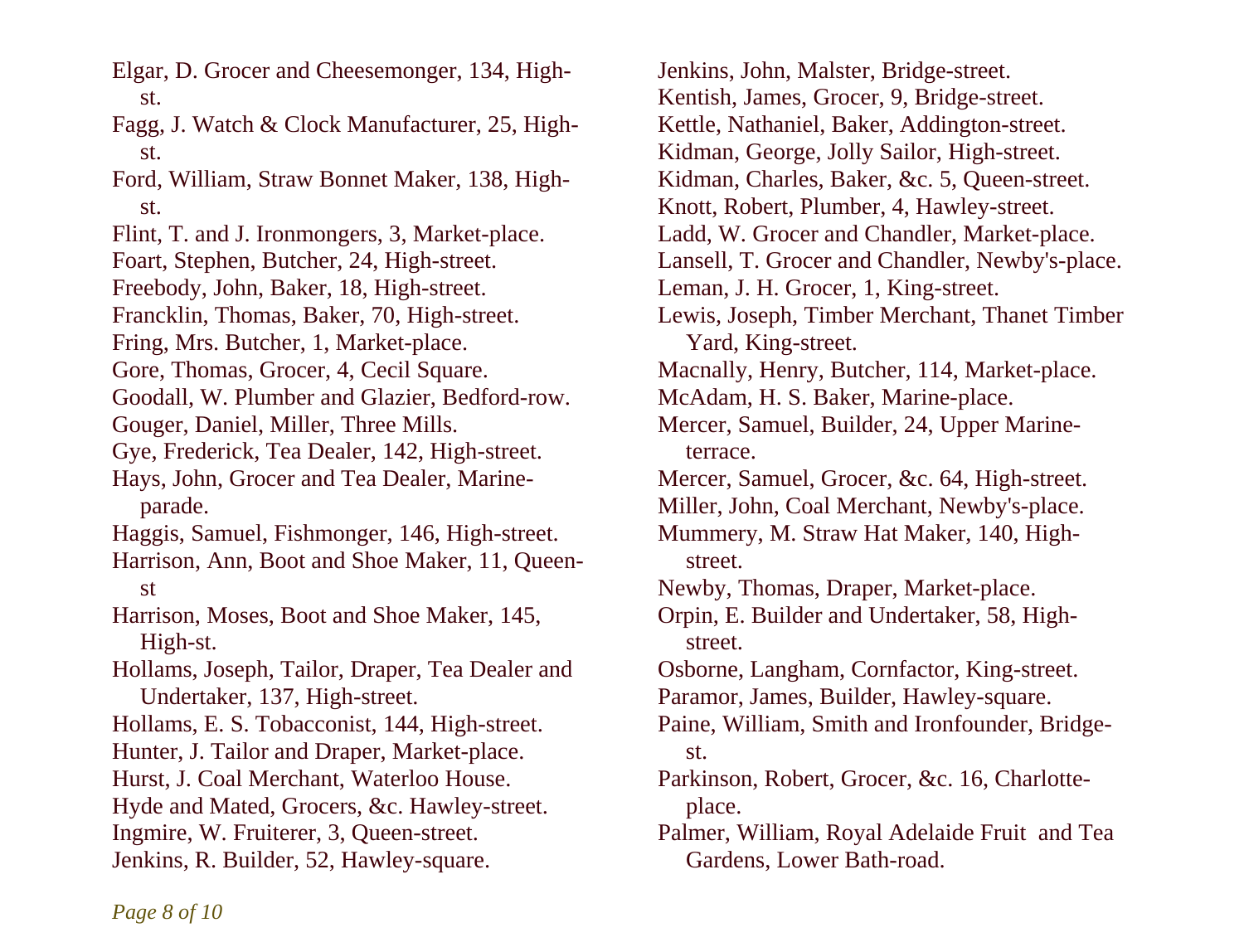Peete, Thomas, Butcher, Hawley-street. Peete, John, Butcher, High-street. Perkins, Frederick, Butcher, Bridge-street. Pickering, John, Tailor and Draper, 3, High street. Poynton, Samuel, Builder, Addington-place. Prebble, James, Watch Maker and Engraver. Quested, Richard, Cooper, 46, High-street. Radford, John, Pawnbroker, 148, High-street. Read, James, Grocer, King-street, Robason, John, Tallow Chandler, Marine-parade. Rowe, T. S. Plumber, &c. Market-place. Rowe, A. Boot and Shoe Maker, 4, High-street. Robinson, W. China Warehouse, 147, High street. Rogers, C. Boot and Shoe Maker, 130, High street. Rybot, Robert, Draper and Mercer, 3, Cecil street. Rudd, Richard, Boot and Shoe Maker, 33, High st. Salter, Robert, Grocer, &c. Market-place. Sandom, D. Gunsmith, Duke-street. Sayre, E. Sadler, 115, High-street. Scott, Thomas, Grocer, Broad-street. Sellers, Diton, Straw Hat Manufacturer, 28, High-st. Sheathers, John, Linen Draper, 141, High-street. Simmons, John, Plumber, &c. 116, High-street.

Sinnock, William, Mercer and Draper, Duke street. Sisley, James, Builder, 29, King-street. Stanner, George, Baker, 118, High-street. Steddall, James, Tailor and Draper, 3, Bridge street. Strand, John, Baker, High-street. Swinford, John, Hoy Master, 6, Lombard-street. Westfield, Godfrey, Albion Coffee House, Bridge-st. Willis, Henry, Draper and Mercer, 8, High-street, Winch, C. Builder, Marine-parade. Winch, Frederick, Tailor and Draper, Queen street Witherden, J.S. Ironmonger and Smith, 57, High st. Woodruff, C. Watch and Clock Maker, High street. Womersley, Henry, Hatter, 27, High-street. Wright, R. T. Grocer, Tea Dealer and Cheese monger, 12, High-street.

# **POST OFFICE.**

Postmaster, Frederick Gore, Cecil-square. The Post for London, is despatched by mail cart to Canterbury every afternoon at a quarter before seven, and is received by the same conveyance every morning at half-past six.